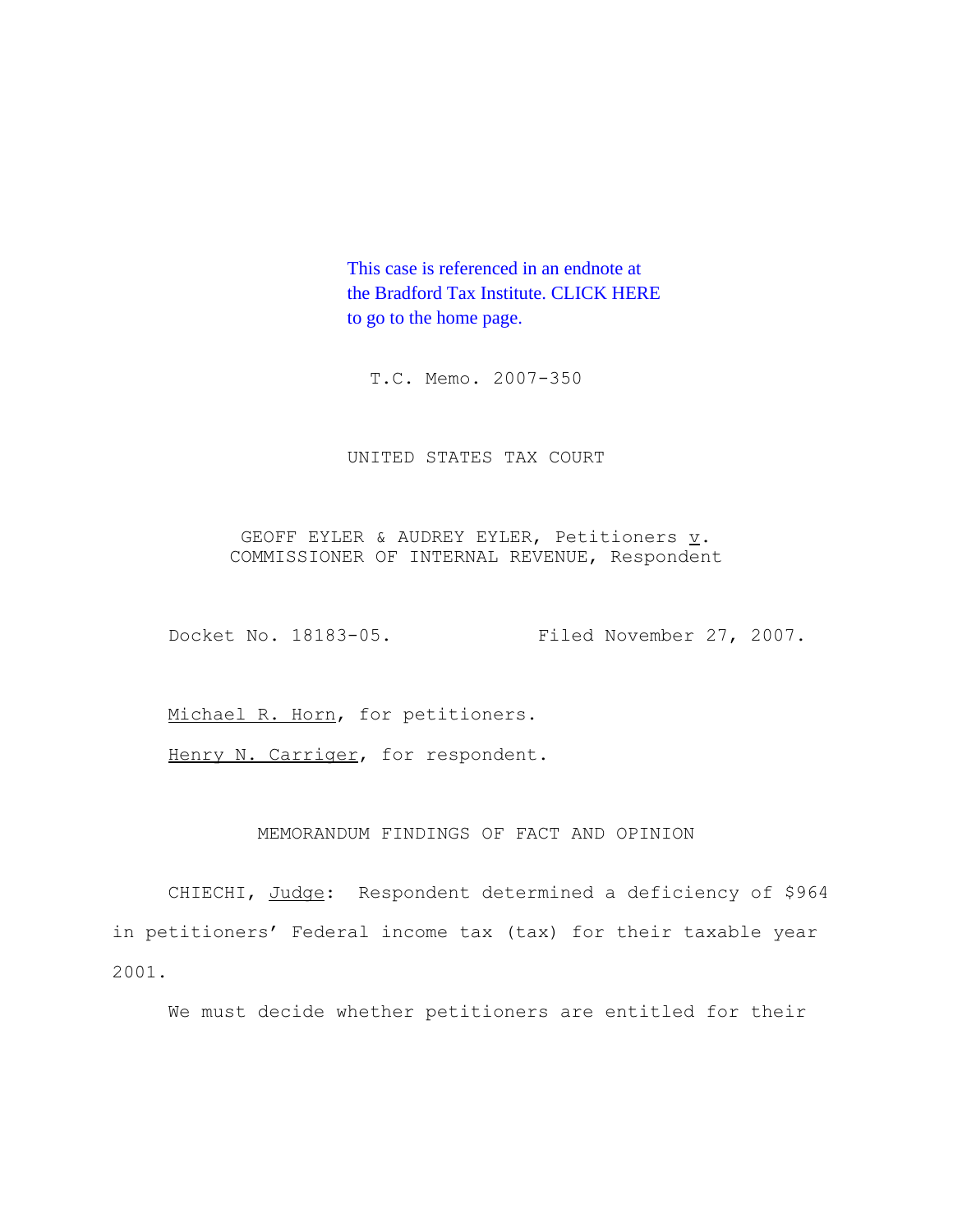taxable year 2001 to deduct under section  $162(a)^1$  the \$5,066 claimed for "Employee benefit programs" in Schedule C, Profit or Loss From Business (petitioners' 2001 Schedule C), included as part of their tax return for that year. We hold that they are not.

## FINDINGS OF FACT

All of the facts in this case, which the parties submitted under Rule 122, have been stipulated by the parties and are so found.

Petitioners resided in Gibson, Iowa, at the time they filed the petition in this case.

At all relevant times, petitioner Geoff Eyler (Mr. Eyler) owned and operated a tiling business that involved his using certain specialized machinery for controlling water flow and for draining water.

During 2001, the year at issue, Mr. Eyler had one full-time employee in his tiling business, viz., his spouse petitioner Audrey Eyler (Ms. Eyler), who had been an employee of Mr. Eyler's tiling business since December 1997. During 2001, Ms. Eyler performed certain services for that business,<sup>2</sup> for which Mr.

<sup>&</sup>lt;sup>1</sup>All section references are to the Internal Revenue Code in effect for the year at issue. All Rule references are to the Tax Court Rules of Practice and Procedure.

 $2$ The record does not disclose the type of services that Ms. Eyler provided during 2001 for Mr. Eyler's tiling business.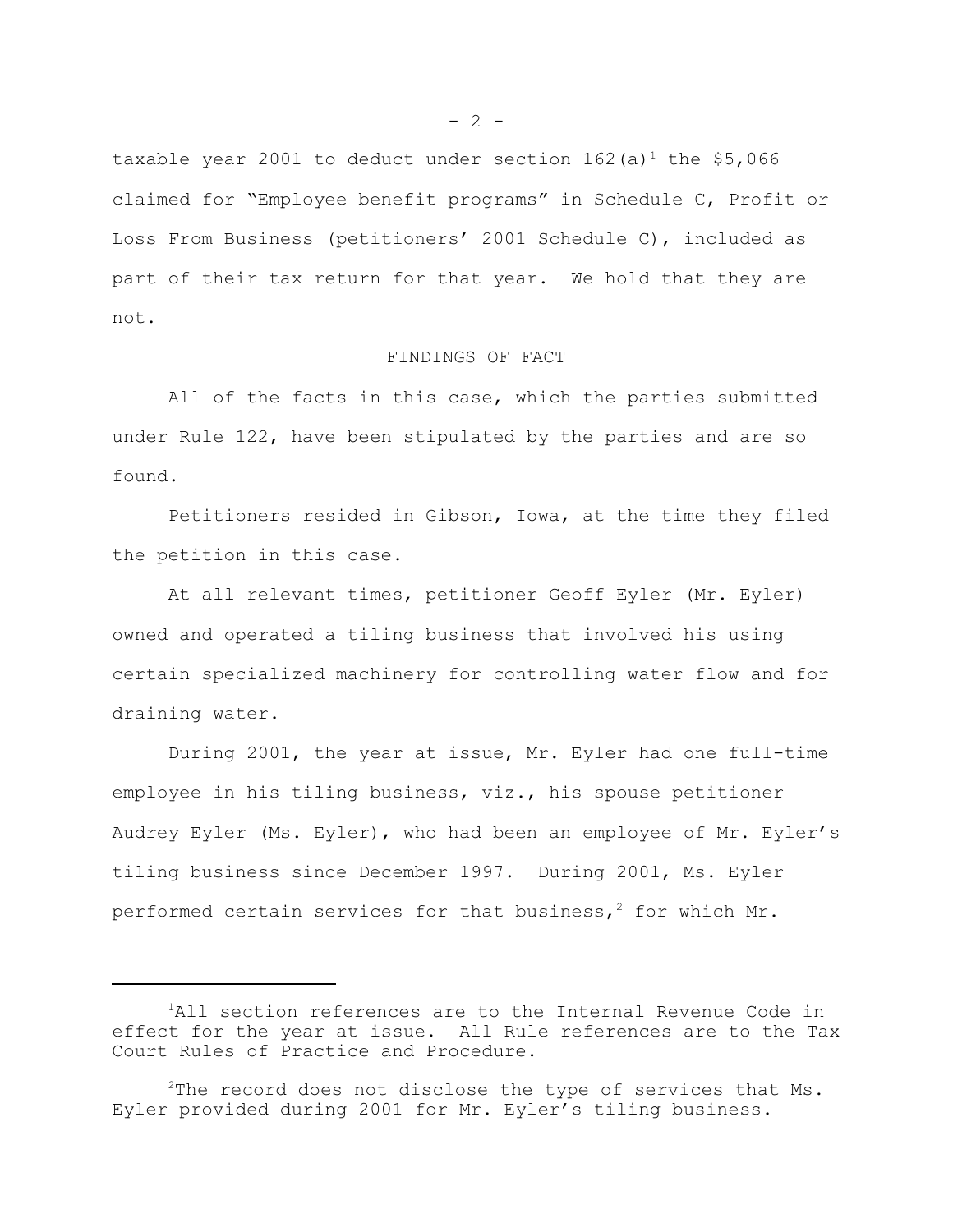Eyler paid her certain annual wages. $3$ 

At all relevant times, Ms. Eyler, who suffers from melanoma, experienced difficulty in obtaining a health insurance policy in her own name. At those times, Mr. Eyler, as Ms. Eyler's employer, provided a verbal plan (unwritten health plan), of which Ms. Eyler was aware, for the benefit of Ms. Eyler and her spouse Mr. Eyler. Pursuant to the terms of that plan, Mr. Eyler, as Ms. Eyler's employer, agreed to pay for health insurance for Ms. Eyler and her spouse Mr. Eyler.

On a date not disclosed by the record prior to January 1, 2000, Mr. Eyler completed a preprinted application form (Mr. Eyler's Wellmark application)<sup>4</sup> in which he applied to Wellmark/Blue Cross and Blue Shield of Iowa (Wellmark) for a socalled Plan III health insurance policy to cover himself and Ms. Eyler. In that application, Mr. Eyler identified himself as "Applicant" and Ms. Eyler as "Spouse". The portion of Mr. Eyler's application entitled "Enrollment Information" stated in pertinent part:

 $- 3 -$ 

<sup>&</sup>lt;sup>3</sup>The record does not disclose the amount of annual wages that Mr. Eyler paid Ms. Eyler during 2001. The record does, however, disclose that Mr. Eyler issued to Ms. Eyler Form W-2, Wage and Tax Statement, for 2001 that showed "Wages, tips, other compensation" of \$3,600.

<sup>4</sup>The title of Mr. Eyler's Wellmark application is not disclosed by the record.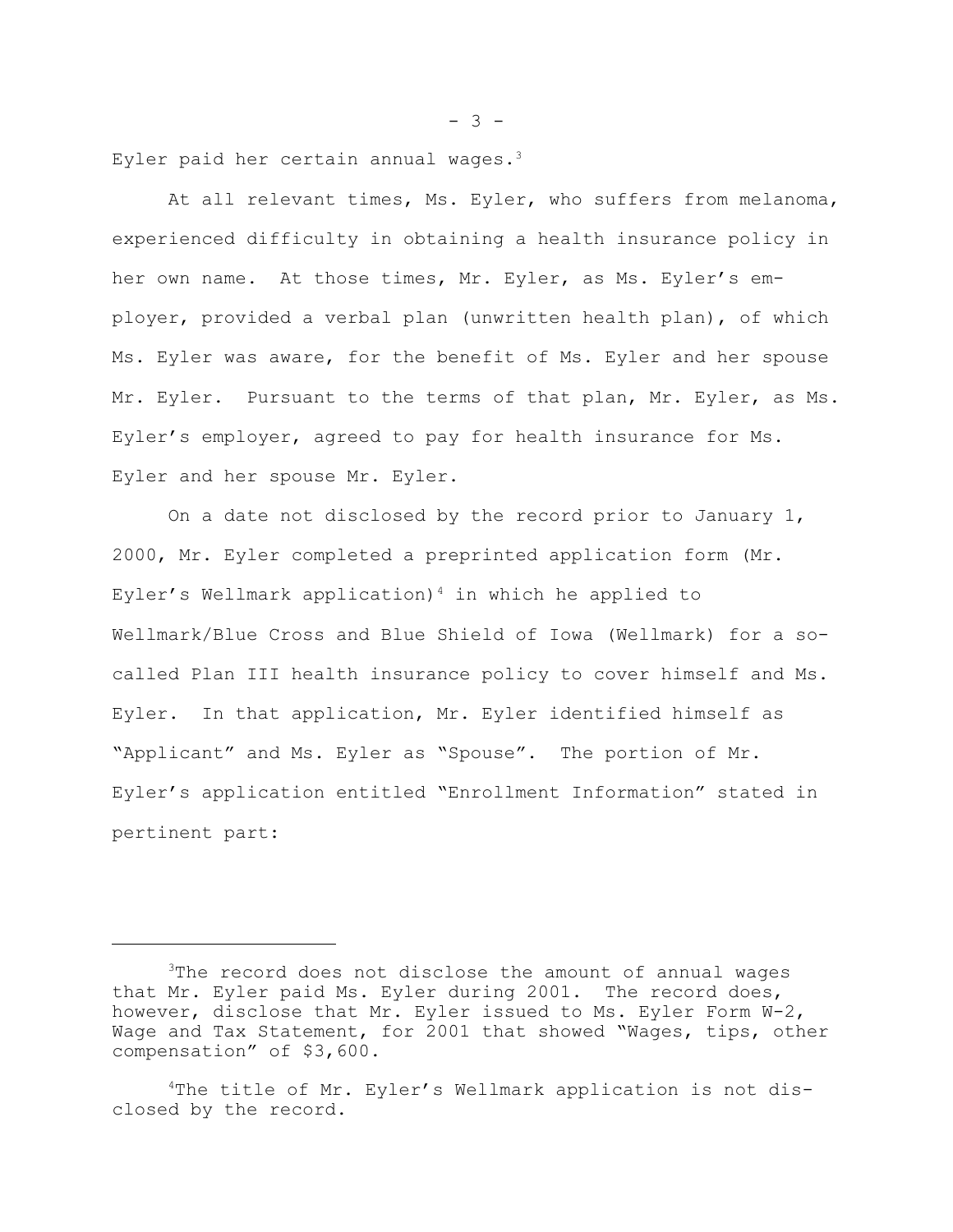| 1. The Health Care Plan you are<br>applying for is: (PLEASE CIRCLE ONE)<br>Plan I Plan II Plan III <sup>[5]</sup> Plan IV<br>Plan V Plan VI Plan VII<br>Plan VIII Plan IX Plan X<br>Are you applying for the Supplemental<br>Accident Option? Ø Yes I No<br>$\star$ $\star$ $\star$ $\star$<br>$\star$<br>$\star$                                                                                                                                                                                                                                                                                                                                                                                                                                                                                                                                                                                                               | 2. This request for<br>coverage is for:<br>(check all that<br>apply)<br>$S$ elf <sup>[6]</sup><br>⊠ Spouse<br>$\Box$ Child (ren) | 3. This application<br>is for: (check<br>all that apply)<br>□ New Enrollment<br>⊠ Change<br>□ Adding/Removing<br>Dependents |
|---------------------------------------------------------------------------------------------------------------------------------------------------------------------------------------------------------------------------------------------------------------------------------------------------------------------------------------------------------------------------------------------------------------------------------------------------------------------------------------------------------------------------------------------------------------------------------------------------------------------------------------------------------------------------------------------------------------------------------------------------------------------------------------------------------------------------------------------------------------------------------------------------------------------------------|----------------------------------------------------------------------------------------------------------------------------------|-----------------------------------------------------------------------------------------------------------------------------|
| $\star$<br>$\star$<br>$\star$<br>$\star$<br>$\star$<br>$\star$<br>$\star$                                                                                                                                                                                                                                                                                                                                                                                                                                                                                                                                                                                                                                                                                                                                                                                                                                                       |                                                                                                                                  |                                                                                                                             |
| 5. How do you want to pay your health premiums?<br><b>□ Direct Bill.</b> If so, on what basis? □ Quarterly □ Semi-annually □ Annually<br>E Automatic Account Withdrawal. If so, on what basis? (Include a voided check.)<br>⊠ Monthly-1st of the month □ Monthly-5th of the month □ Quarterly □ Semi-annually<br>□ Annually<br>From: $\Box$ Checking or $\Box$ Savings * * *                                                                                                                                                                                                                                                                                                                                                                                                                                                                                                                                                    |                                                                                                                                  |                                                                                                                             |
| 6. The amount you are submitting for health insurance is: \$179.10 (One check or money order per<br>application, made payable to Wellmark, Inc.)<br>The amount you are submitting for life insurance is: \$<br>a. Will your employer be paying any part of the premium for this policy either directly or<br>through wage adjustments or other means of reimbursement? ⊠ No □ Yes If yes, check one<br>item below:<br>□ Applicant is owner of a sole proprietor business □ Employer is deducting the full<br>premium □ Other, please explain<br>I Employer has only one eligible employee I Employer has been denied the opportunity to<br>purchase insurance due to low participation<br>b. Will your premium payments for this coverage be deductible on your federal income tax<br>return as a trade or business expense other than the special health insurance deduction<br>available to self-employed persons? □ No □ Yes |                                                                                                                                  |                                                                                                                             |
| 7. Qualifying previous coverage Date of termination of previous coverage: 01-26-00<br>Has this coverage been in effect for 12 consecutive months or more? ⊠ Yes □ No<br>What type of coverage did you have? □ Employer Group ⊠ Individual<br>□ Short Term Major Medical □ Group Conversion □ Other (please identify)<br>Who was your previous insurer? Golden Rule If Blue Cross/Blue Shield (BCBS), give details<br>below.<br>Name of Contract Holder Audrey S. Eyler<br>$\star$ $\star$ $\star$<br>Group or Employer Name                                                                                                                                                                                                                                                                                                                                                                                                     |                                                                                                                                  |                                                                                                                             |

Wellmark approved Mr. Eyler's Wellmark application and issued a health insurance policy to him (Mr. Eyler's Wellmark health policy) that covered himself and his spouse Ms. Eyler.

During 2001, Mr. Eyler paid directly to Wellmark premiums of \$5,066 (health insurance premiums) for Mr. Eyler's Wellmark

5Mr. Eyler circled "Plan III" as the "Health Care Plan" for which he was applying.

<sup>6</sup>Although the box for "Self" in Mr. Eyler's Wellmark application was not checked, the record establishes, and we have found, that that application was for a health insurance policy covering both Mr. Eyler and Ms. Eyler.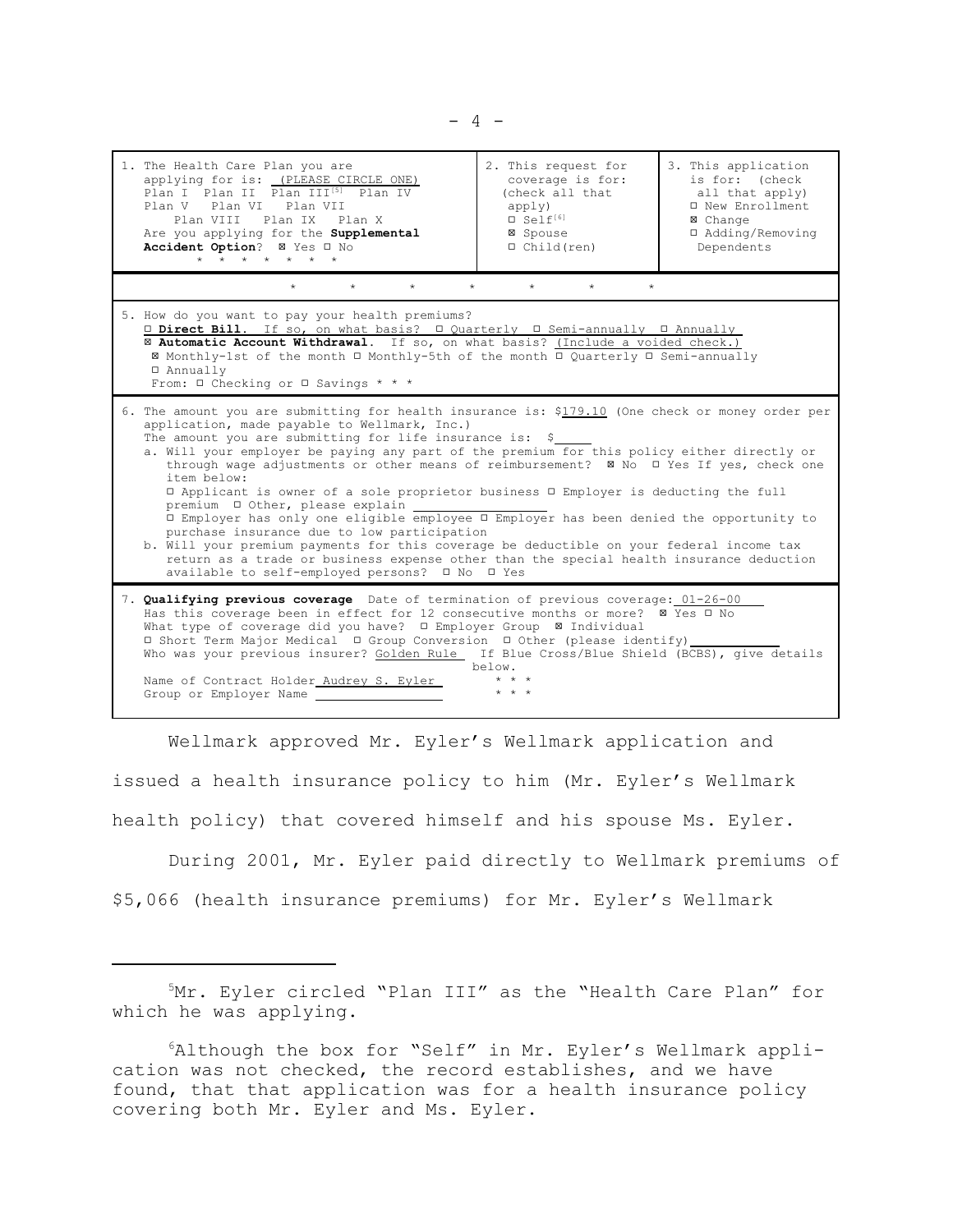health policy.<sup>7</sup>

Petitioners timely filed Form 1040, U.S. Individual Income Tax Return, for their taxable year 2001. Petitioners' 2001 Schedule C pertained to Mr. Eyler's tiling business. In that schedule, petitioners claimed, inter alia, a deduction of \$5,066 for expenses for "Employee benefit programs".

On July 12, 2005, respondent issued to petitioners a notice of deficiency (notice) for their taxable year 2001. In that notice, respondent determined to disallow the \$5,066 deduction that petitioners claimed in petitioners' 2001 Schedule C for "Employee benefit programs" because petitioners "did not establish that the health insurance expense incurred in 2001 qualifies as a Schedule C deduction". In the notice, respondent also determined to allow petitioners a deduction of \$3,040 for "Self-Employed Health Insurance".

## OPINION

The parties submitted this case fully stipulated under Rule 122. That the parties submitted this case under that Rule does not affect who has the burden of proof or the effect of a failure of proof. Rule 122(b); Borchers v. Commissioner, 95 T.C. 82, 91 (1990), affd. 943 F.2d 22 (8th Cir. 1991).

The parties disagree over whether the burden of proof in

 $- 5 -$ 

<sup>7</sup>The record does not disclose the capacity in which or the method by which Mr. Eyler paid the \$5,066 of premiums for Mr. Eyler's Wellmark health policy.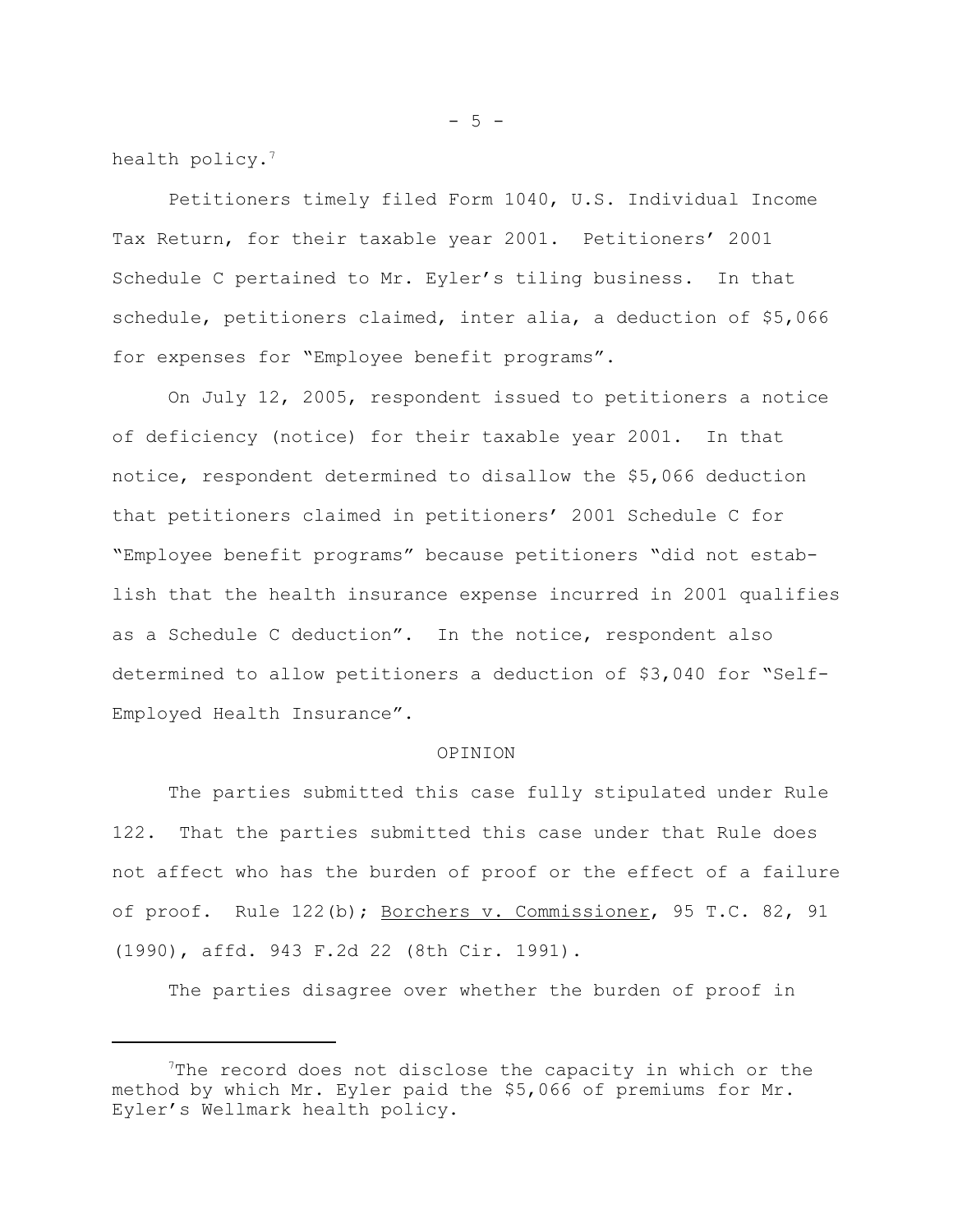this case shifts to respondent under section 7491(a). In order for the burden of proof to shift to the Commissioner of Internal Revenue under that section, the taxpayer must (1) provide credible evidence with respect to any factual issue relevant to determining the tax liability of the taxpayer and (2) comply with the applicable requirements of section 7491(a)(2). Although section 7491(a) does not define the term "credible evidence", the legislative history of the statute does. The legislative history of section 7491(a) provides in pertinent part:

Credible evidence is the quality of evidence which, after critical analysis, the court would find sufficient upon which to base a decision on the issue if no contrary evidence were submitted (without regard to the judicial presumption of IRS correctness). \* \* \* The introduction of evidence will not meet this standard if the court is not convinced that it is worthy of belief. \* \* \*

H. Conf. Rept. 105-599, at 240-241 (1998), 1998-3 C.B. 747, 994- 995.

As discussed below, there is a material factual issue relevant to determining the tax liability of petitioners for the year at issue as to which petitioners have not introduced credible evidence within the meaning of section 7491(a)(1) and as to which the burden of proof does not shift to respondent under that section.

We turn now to whether petitioners are entitled to deduct under section 162(a) the \$5,066 for "Employee benefit programs" claimed in petitioners' 2001 Schedule C. A taxpayer, including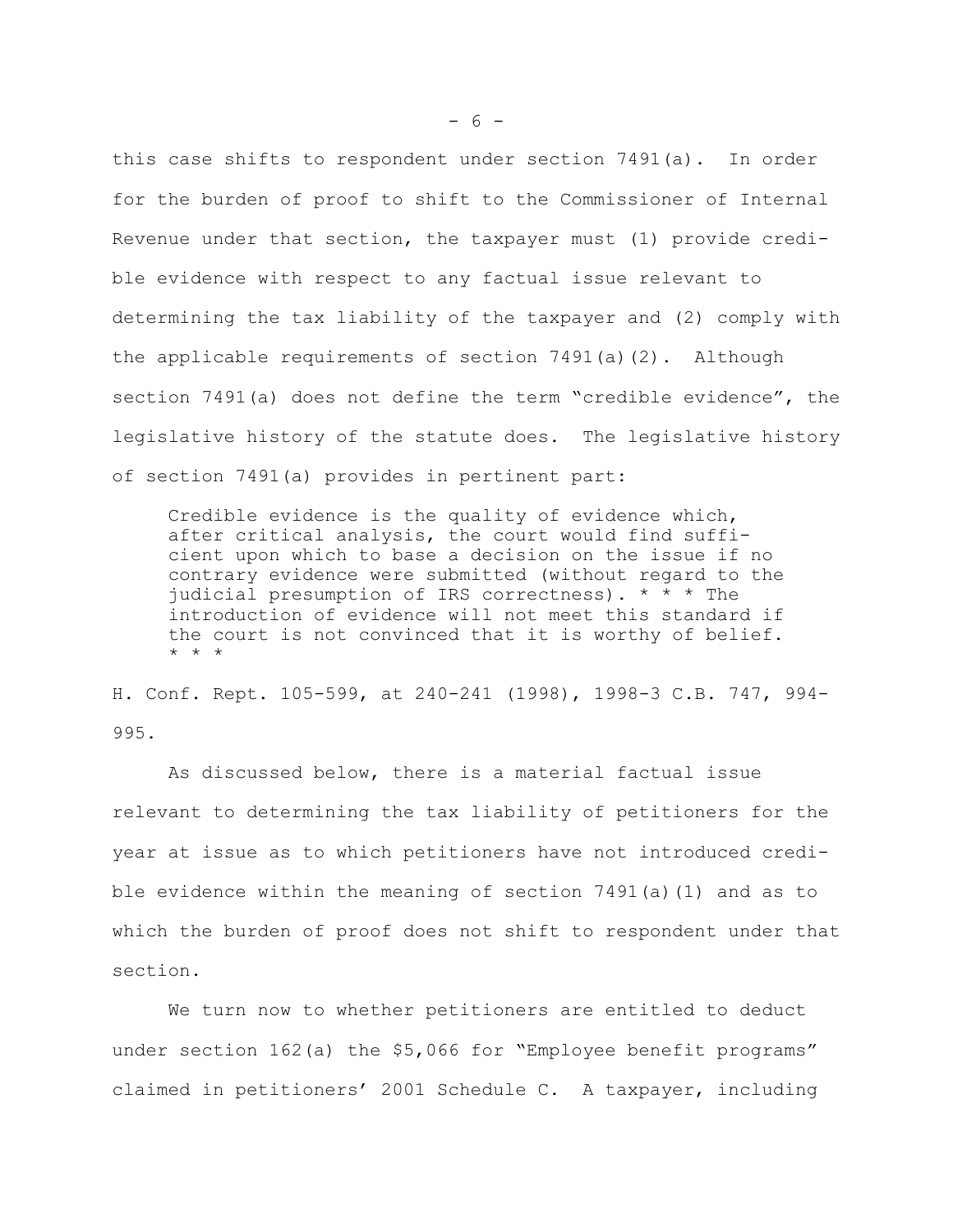the owner of an unincorporated business like Mr. Eyler, is entitled to deduct all the ordinary and necessary expenses paid or incurred during the taxable year in carrying on a trade or business, sec. 162(a), including any amount paid to an employee pursuant to an employee benefit plan for an expense that such employee pays or incurs, sec.  $162(a)(1)$ ; sec.  $1.162-10$ , Income Tax Regs.<sup>8</sup> However, a taxpayer, like Mr. Eyler, who owns an unincorporated business is not entitled to deduct health insurance costs that he pays or incurs for himself, his spouse, and his dependents except as provided in section  $162(1)$ .<sup>9</sup>

<sup>8</sup>See Albers v. Commissioner, T.C. Memo. 2007-144; Francis v. Commissioner, T.C. Memo. 2007-33.

 $9As$  applicable here, sec. 162(1)(1) provides that a taxpayer, like Mr. Eyler, is entitled to deduct 60 percent of any amount that such taxpayer paid or incurred during 2001 for insurance that constituted medical care for such taxpayer, such taxpayer's spouse, and such taxpayer's children. Sec. 162(l) provides in pertinent part:

SEC. 162. TRADE OR BUSINESS EXPENSES.

 $\star\qquad\qquad\star\qquad\qquad\star\qquad\qquad\star\qquad\qquad\star\qquad\qquad\star$ 

(l) Special Rules for Health Insurance Costs of Self-Employed Individuals.--

(1) Allowance of deduction.--

(A) In general.–-In the case of an individual who is an employee within the meaning of section 401(c)(1), there shall be allowed as a deduction under this section an amount equal to the applicable percentage of the amount paid during the taxable year for insurance which constitutes medical care for (continued...)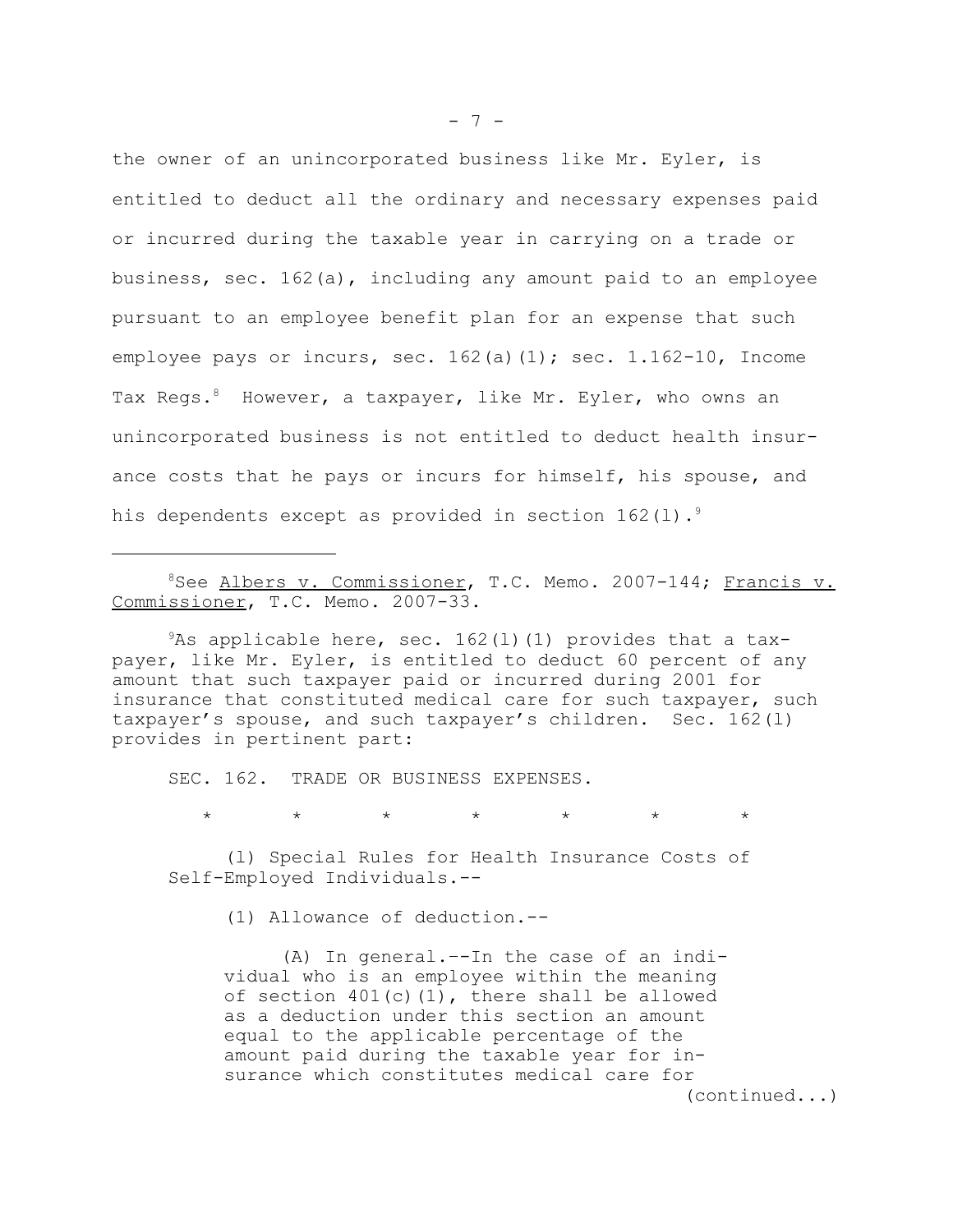In support of their position that the \$5,066 for "Employee benefit programs" claimed in petitioners' 2001 Schedule C is deductible under section 162(a), petitioners maintain that in 2001 Mr. Eyler paid pursuant to the unwritten health plan the premiums for Mr. Eyler's Wellmark health policy and that such premiums are excludable from Ms. Eyler's income under sections 105(b) and/or 106(a).<sup>10</sup> As a result, according to petitioners, the health insurance premiums at issue are deductible under section 162(a) by Mr. Eyler as ordinary and necessary business expenses of his tiling business. On the record before us, we reject petitioners' argument.

Section 105(b) on which petitioners rely provides in pertinent part:

 $9($ ...continued) the taxpayer, his spouse, and dependents.

> (B) Applicable percentage.–-For purposes of subparagraph (A), the applicable percentage shall be determined under the following table:

For taxable years beginning The applicable in calendar year--<br>percentage is--1999 through 2001 . . . . . . . . . . 60

The legislative history under sec. 162(l) establishes that that statute was enacted "to reduce the disparity between the tax treatment of owners of incorporated and unincorporated businesses." S. Rept. 104-16, at 11 (1995); see also H. Rept. 104- 32, at 7-8 (1995).

 $10$ Although petitioners rely on secs. 105(b) and 106(a) in petitioners' opening brief, they rely only on sec. 105(b) in petitioners' answering brief.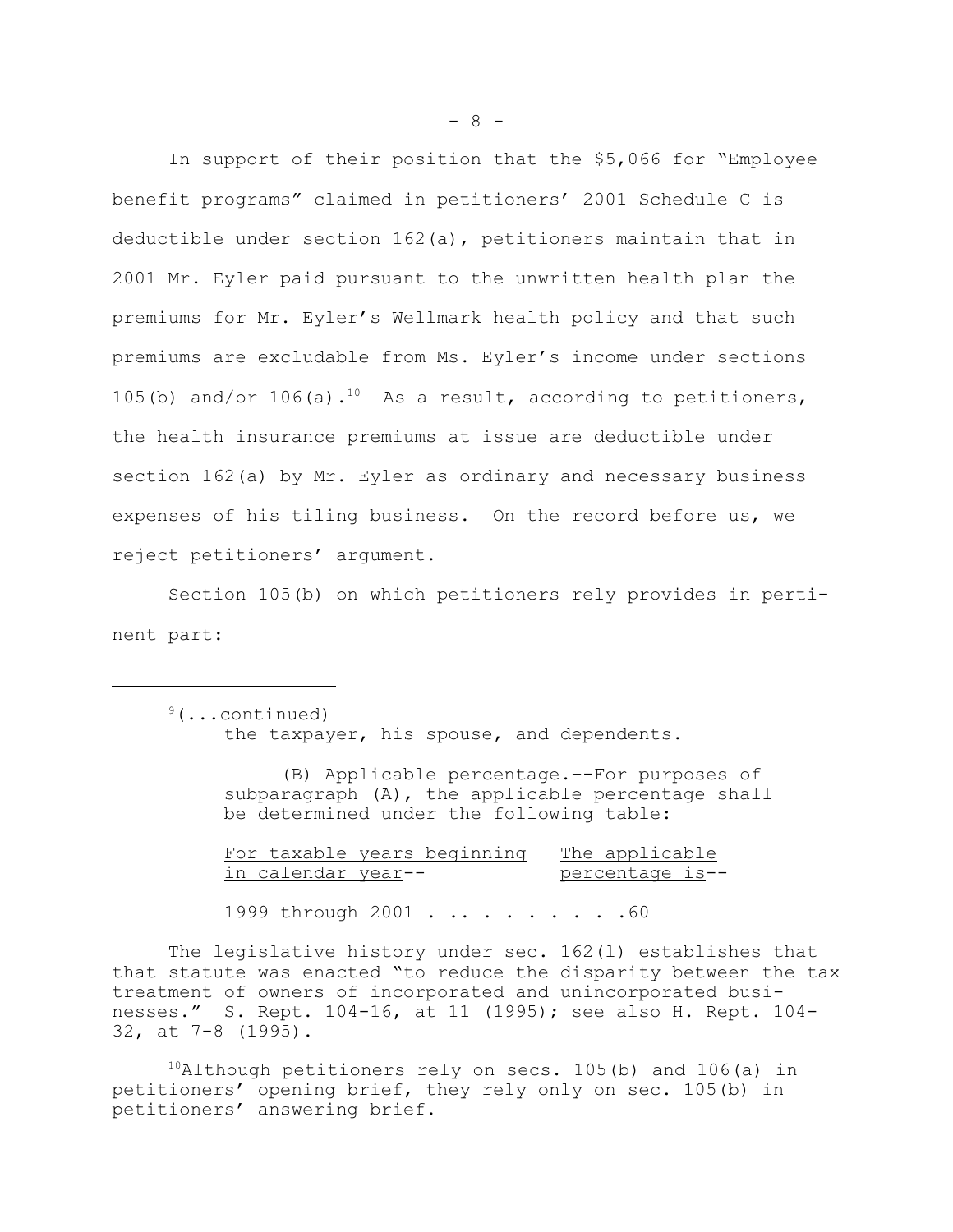SEC. 105. AMOUNTS RECEIVED UNDER ACCIDENT AND HEALTH PLANS.

\* \* \* \* \* \* \*

(b) Amounts Expended for Medical Care.-- \* \* \* gross income does not include amounts referred to in subsection (a)<sup>[11]</sup> if such amounts are paid, directly or indirectly, to the taxpayer to reimburse the taxpayer for expenses incurred by him for the medical care (as defined in section 213(d)) of the taxpayer, his spouse, and his dependents  $\star$   $\star$   $\star$  [12]

Section 106(a) on which petitioners also appear to rely provides:

SEC. 106. CONTRIBUTIONS BY EMPLOYER TO ACCIDENT AND HEALTH PLANS.

(a) General Rule.-- Except as otherwise provided in this section, gross income of an employee does not include employer-provided coverage under an accident or health plan.

A contribution by an employer to an accident or health plan described in section 106 includes a payment that such employer

 $11$ Sec. 105(a) provides:

(a) Amounts Attributable to Employer Contributions.--Except as otherwise provided in this section, amounts received by an employee through accident or health insurance for personal injuries or sickness shall be included in gross income to the extent such amounts (1) are attributable to contributions by the employer which were not includible in the gross income of the employee, or (2) are paid by the employer.

 $12$ For purposes of sec. 105(b), expenses for medical care include amounts paid as premiums for insurance covering medical care referred to in sec.  $213(d)(1)(A)$  and  $(B)$ . Sec.  $213(d)(1)(D)$ .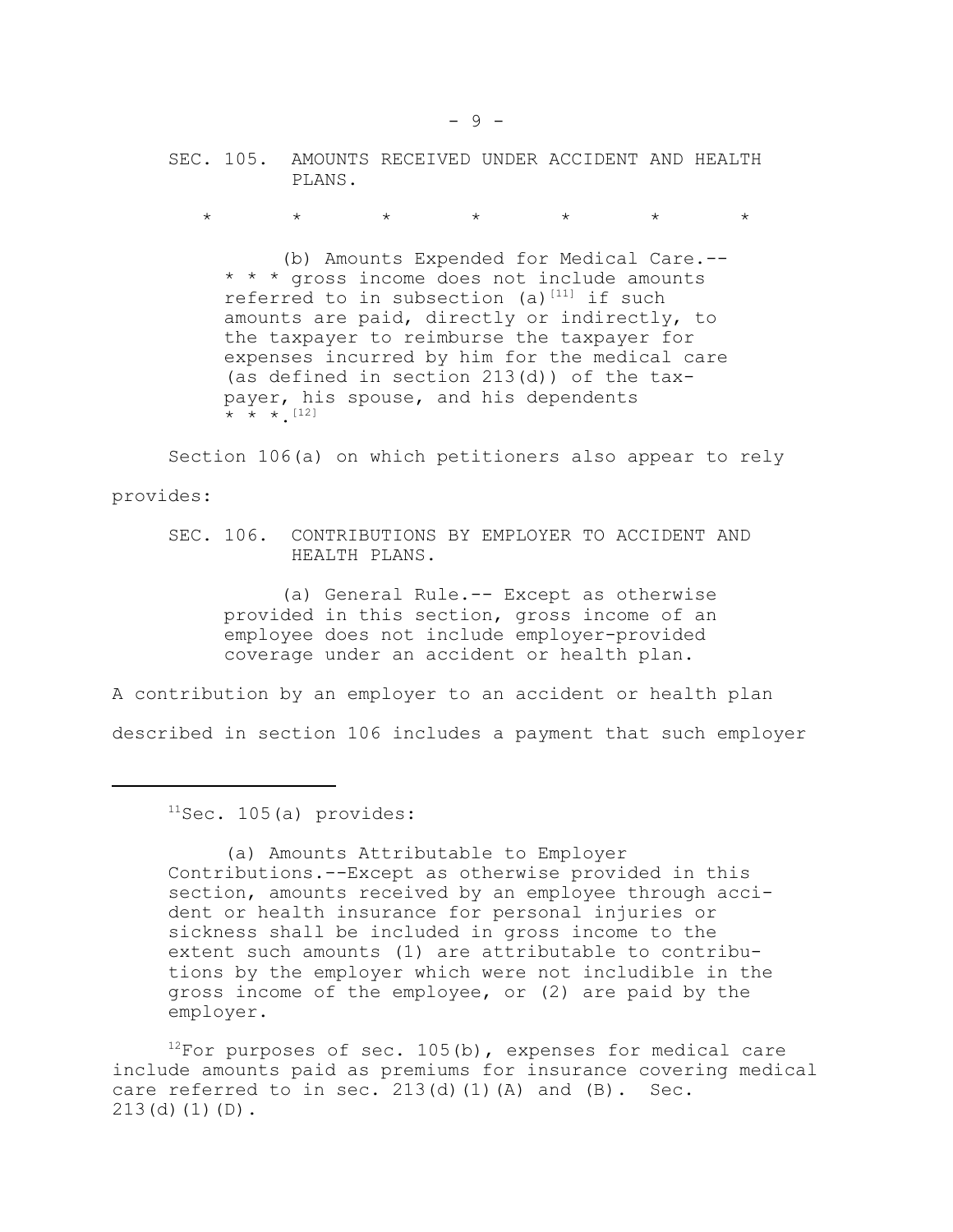makes of premiums for an accident or health insurance policy covering an employee. Sec. 1.106-1, Income Tax Regs.

The record establishes that Mr. Eyler paid \$5,066 of premiums for Mr. Eyler's Wellmark health policy. However, petitioners have failed to produce evidence, let alone credible evidence, see sec. 7491(a)(1), such as business records or canceled checks drawn on a business checking account of Mr. Eyler, that establishes (1) that Mr. Eyler paid those premiums in his capacity as Ms. Eyler's employer pursuant to the unwritten health plan and (2) that he did not pay those premiums in his individual capacity as the applicant for, and the primary insured under, Mr. Eyler's Wellmark health policy.<sup>13</sup>

On the record before us, we find that petitioners have failed to carry their burden of establishing that Mr. Eyler, as Ms. Eyler's employer, paid, directly or indirectly, to Ms. Eyler pursuant to the unwritten health plan the claimed \$5,066 of health insurance premiums in order to reimburse her for expenses incurred or paid for the medical care of her spouse and

<sup>&</sup>lt;sup>13</sup>The parties stipulated that "Audrey Eyler's salary plus benefits is reasonable compensation for the work she performed." However, the parties have not stipulated, and the record does not otherwise establish, the "benefits" to which the parties are referring. We have found that petitioners have failed to carry their burden of showing that Mr. Eyler paid the premiums for Mr. Eyler's Wellmark health policy in his capacity as Ms. Eyler's employer pursuant to the unwritten health plan.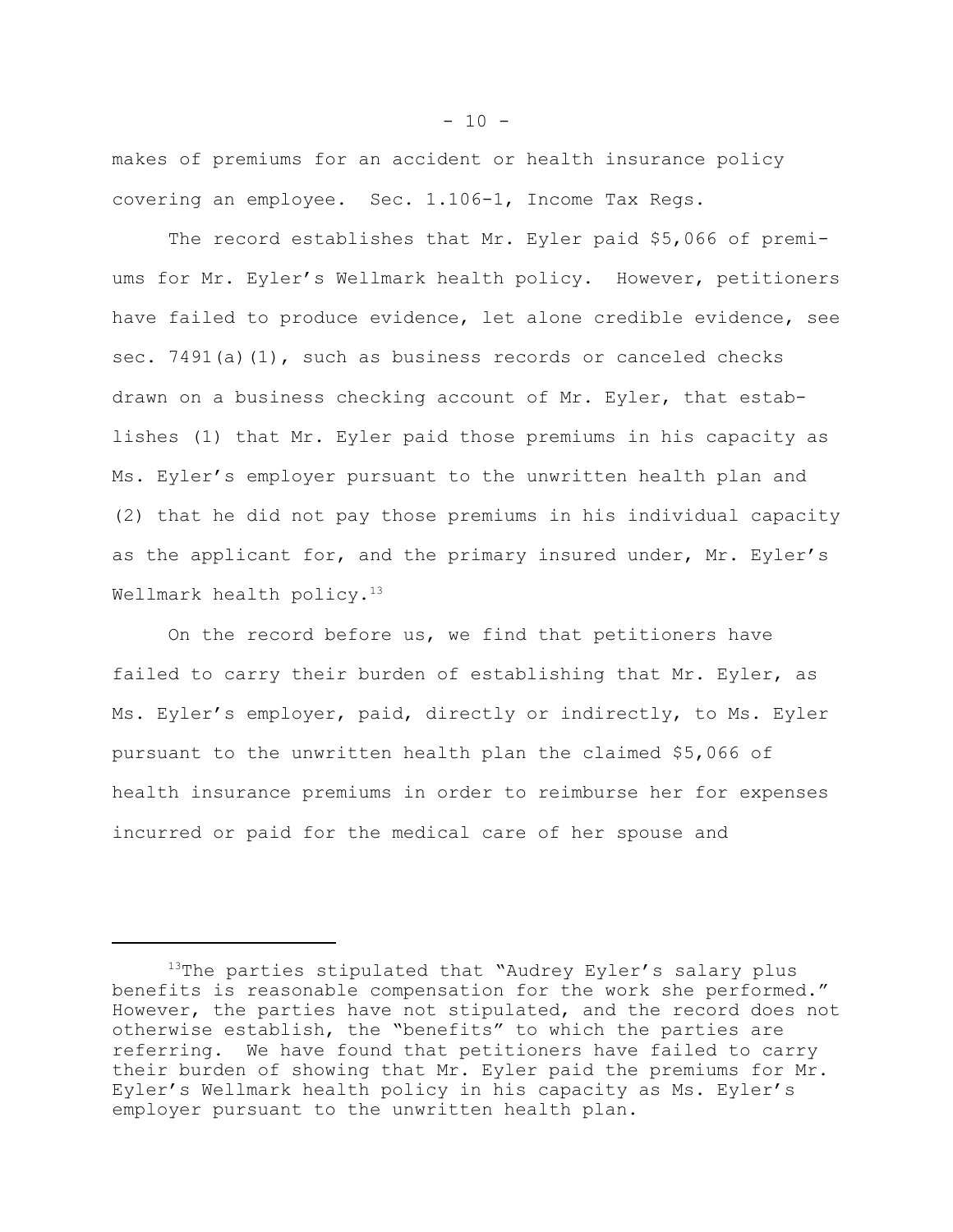herself.<sup>14</sup> See sec. 105(b). On that record, we further find that petitioners have failed to carry their burden of establishing that Mr. Eyler's payment of those premiums constitutes a contribution that Mr. Eyler, as Ms. Eyler's employer, made to the unwritten health plan. See sec.  $106(a)$ ; sec.  $1.106-1$ , Income Tax Regs. On the record before us, we also find that petitioners have failed to carry their burden of establishing that any portion of the claimed health insurance premiums is an ordinary and necessary expense paid or incurred by Mr. Eyler in carrying on his tiling business. See sec. 162(a); sec. 1.162-10, Income Tax Regs.15

Based upon our examination of the entire record before us, we find that petitioners have failed to carry their burden of establishing that they are entitled under section 162(a) to the \$5,066 deduction for "Employee benefit programs" claimed in

<sup>15</sup>See also <u>Albers v. Commissioner</u>, T.C. Memo. 2007-144.

<sup>14</sup>Petitioners' reliance on Revenue Ruling 71-588, 1971-2 C.B. 91, is misplaced. That revenue ruling involved a taxpayeremployer who operated a sole proprietorship with several fulltime employees, including his spouse, and who maintained an accident and health plan for the benefit of those employees and their families. In contrast to the instant case, pursuant to that plan, the taxpayer-employer in Revenue Ruling 71-588 reimbursed each taxpayer-employer's employees for expenses incurred for the medical care of themselves, their spouses, and their dependents. On such facts, Revenue Ruling 71-588 held that the reimbursed amounts received by the employees are not includible in their gross income pursuant to sec. 105(b) and that such amounts are deductible by the taxpayer under sec. 162(a).